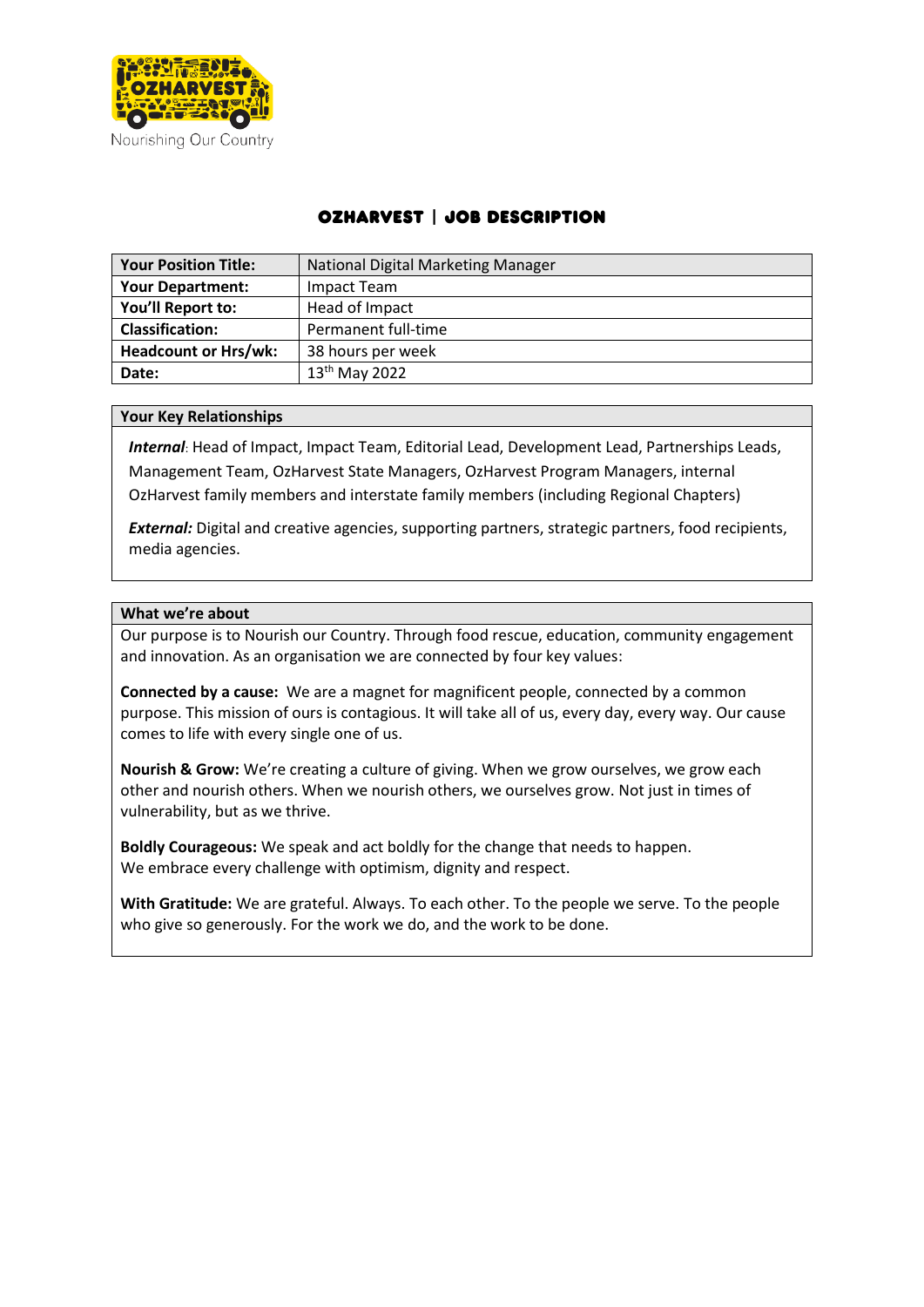

Nourishing Our Country

## **About the role**

OzHarvest's digital footprint is growing, and we are looking for a digital guru to take charge! If you are looking to work for purpose and use your digi marketing skills for an incredible cause, this is the role for you.

If you consider yourself a strategic, proactive and positive Digital Marketing Manager who loves customer experience, acquisition and retention strategies and managing digital channels, look no further. From BAU management of our earned and owned channels to the strategy and execution of campaigns and projects, the Digital Marketing Manager will help drive OzHarvest's digital strategy across all facets of OzHarvest.

Reporting into the Head of Impact, the Digital Marketing Manager will be instrumental to the development of the OzHarvest digital strategy, with full responsibility for analysis and insight generation, ongoing execution, evaluation and reporting. In addition to digital marketing activity, the role will act as the project lead for strategic marketing projects, working with internal stakeholders and external providers to increase OzHarvest's marketing capabilities.

The successful candidate for the role will have the ability to harness the spirit and passion of OzHarvest in the online sphere, using our owned assets to expand our reach and meet internal campaign objectives. Above all, our ideal candidate will be passionate about the OzHarvest cause and find personal purpose in the ability to Nourish our Country.

### **Your Responsibilities**

### **Digital marketing strategy**

Working with the Head of Impact and the wider Impact team, make recommendations on the implementation of both short and long term digital communications and transformation strategies to support various objectives, including, but not limited to:

- Fundraising appeals, donor journeys and other asks
- Behavioural change campaigns designed to fight food waste
- Always on brand awareness pieces to grow OzHarvest's reach and supporter base
- Pre, during and post amplification and coverage of various OzHarvest events
- Partnership campaigns
- Improving digital marketing performance and ROI

# **Digital marketing execution and analysis**

Working with both internal and external stakeholders, successfully execute against the digital marketing strategy with ongoing monitoring and test and learn methods applied to the following:

- Partnership campaigns, producing comprehensive post campaign analysis
- Internal brand and fundraising campaigns
- Support of social media management and sharing of industry best practice initiatives
- Successful and scheduled blasts of eDM and multichannel campaigns
- Strategise, plan and implement automated marketing journeys to achieve lead nurturing and retention outcomes using Salesforce Marketing Cloud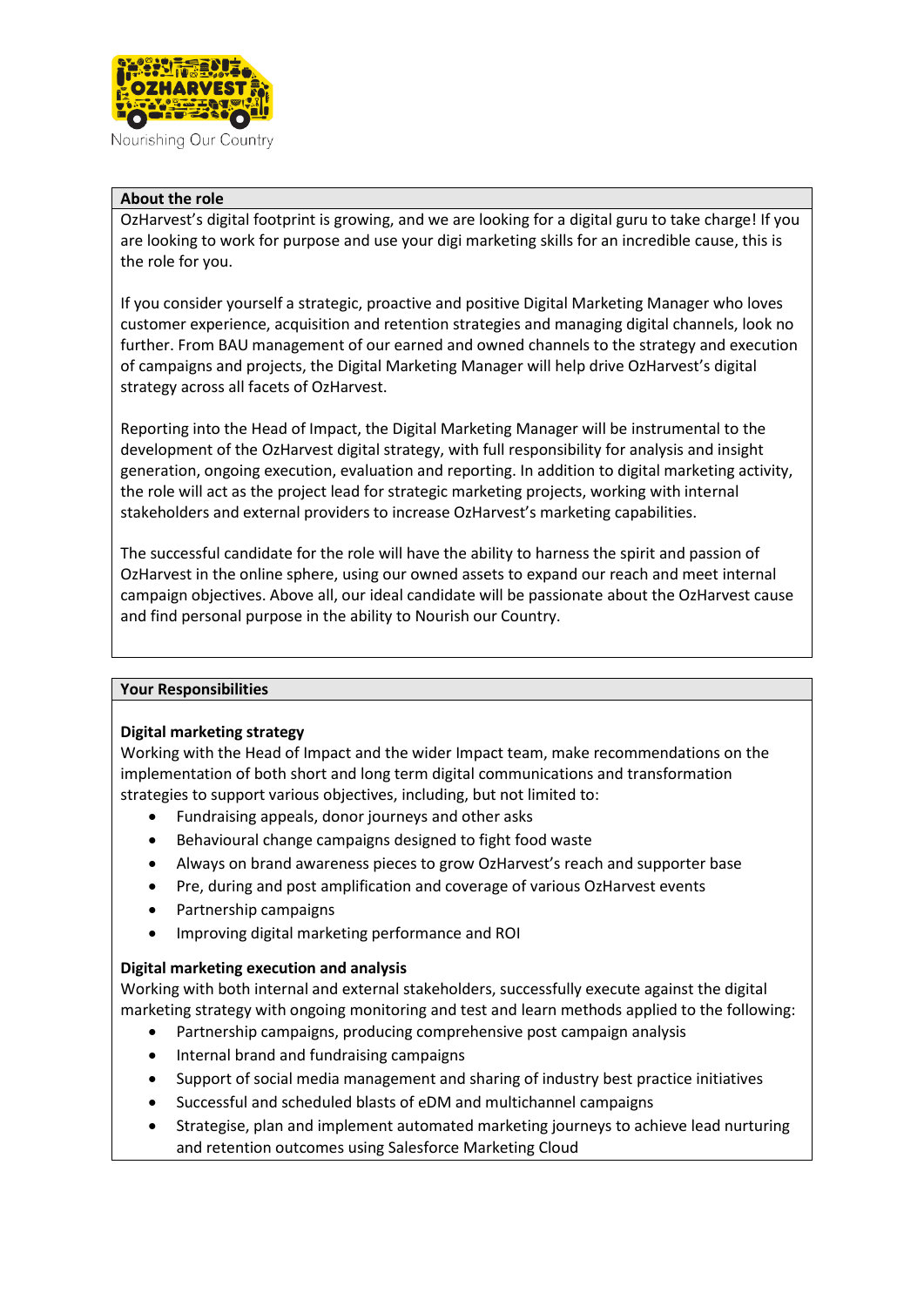

Nourishing Our Country

- Ongoing management and optimisation of the OzHarvest.org website, ensuring accurate tracking is in place to enable CRO and inform future marketing decisions
- SEO/SEM and paid social campaigns to compliment BAU and above the line activity

At OzHarvest we are a small family and all work together to contribute to to ensure we are delivering on our purpose to Nourish our Country. In order to deliver on our purpose:

- There is an expectation that for all major events we, as a family, come together and take on additional responsibilities to deliver a successful event.
- We are mindful of delivering the best possible outcomes by maximizing contributions and minimizing costs wherever possible and we do this by:
- Seeking in kind work wherever possible, donations of goods the best possible quotes from suppliers and where possible in-kind support for the work that we do
- Volunteer out of hours to support our purpose
- Other duties related to Nourish and OzHarvest required from time to time

## **Your Key Performance Indicators**

• You will be developing and facilitating the digital communication strategy and will work to develop realistic and reasonable KPIs in conjunction with key stakeholders based off previous data and analytics.

# **Personal Specifications**

# *Skills, Knowledge & Experience*

- 5 + years digital marketing experience in an Advertising Agency or Client-side role
- Extensive digital knowledge with a focus on CRM marketing, social media and optimisation of owned assets
- Experience with marketing automation ideal
- Prior experience with Salesforce Marketing Cloud ideal
- Effective oral/written communication skills with the ability to successfully interpret and relay the OzHarvest tone of voice online
- Experience in managing minimum one direct report
- An understanding of building online user journeys and experience for various audiences, executing via eDM and SMS
- Ability to strategize, execute, monitor and analyse eDM and multichannel campaigns
- Experience in SEM management, including creation of SEO outreach strategies, SEA account strategy and ad creation, ongoing analysis and developing SEO-optimised copy across digital platforms
- Experience with Google Ads Grant management ideal
- Experience with CMS tools such as WordPress and Funraisin
- Ability to monitor and interpret Google Analytics in order to generate insights and analyse and report on marketing performance
- Confidence to make reactive decisions based on the good of the business